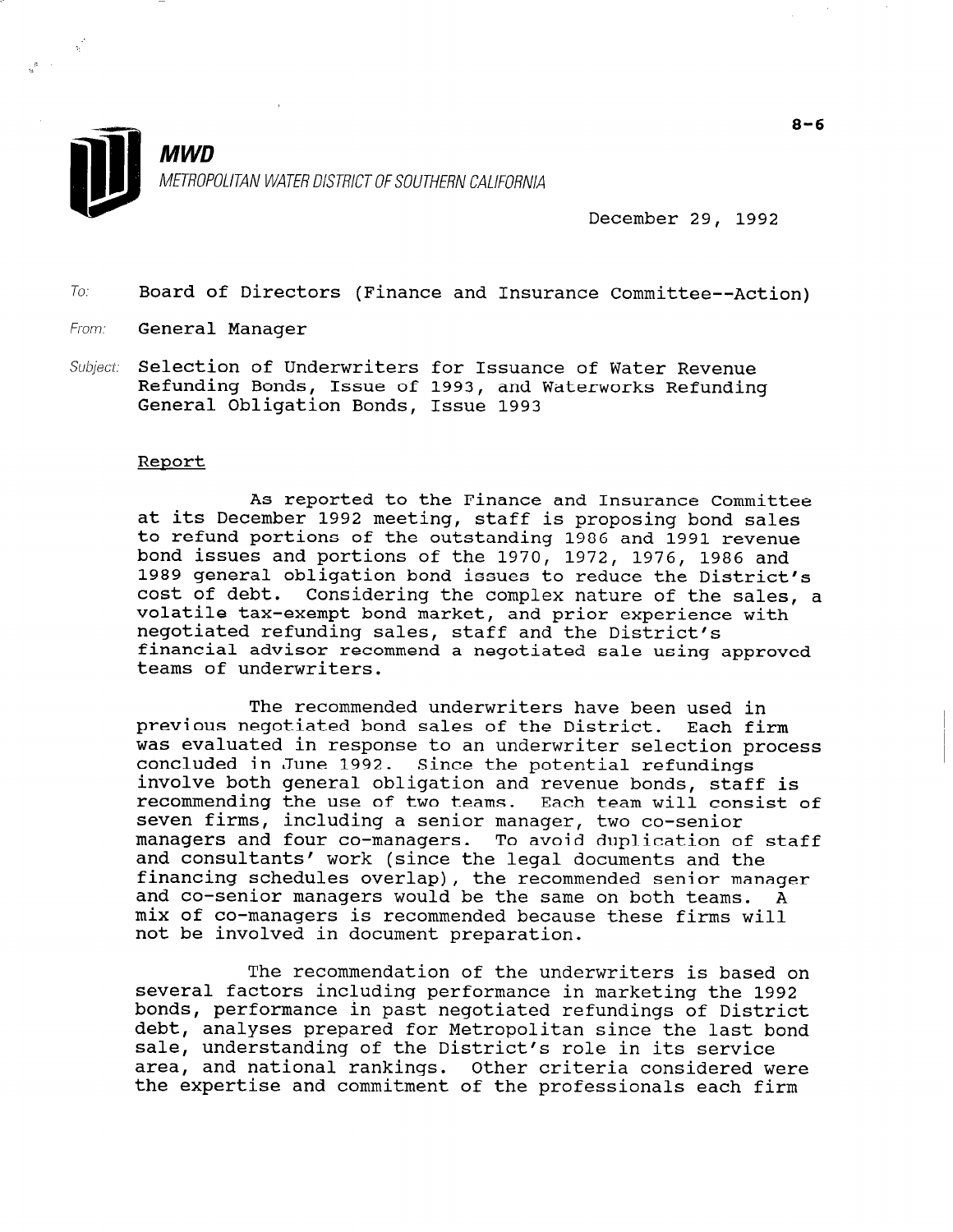Board of Directors -2- December 29, 1992

÷,

will assign to the offering, pricing practices, fairness in allocating bonds to members of the underwriting group, and affirmative action plans that comply with Metropolitan's requirements. The recommended teams are shown on Attachment A.

The recommended senior manager, Merrill Lynch & co., reflects a rotation of firms serving in this capacity from prior sales. Staff believes rotation of senior managers is in the District's long-term interest, considering the frequency with which the District will be issuing debt to meet its Capital Improvement Program financing requirements.

The recommended firms of M. R. Beal & Company (Minority-Owned Business Enterprise) and Smith Mitchell Investment Group Inc. (Woman-Owned Business Enterprise) are emerging business enterprises.

As part of the negotiation of contracts with the recommended underwriting teams, it would be expected that allocations of any bond issue among them would be resolved, and that the General Manager would negotiate the compensation of the underwriters. The underwriters understand that the refundings will only occur if market conditions become favorable. If the sales do not occur, the District would not be responsible for costs incurred by the underwriters, including underwriters' counsel fees.

This action is exempt from the provisions of the California Environmental Quality Act since the method of sale, and the selection of underwriters do not, in and of themselves, commit the District to undertake particular projects having physical environmental effects.

# Assignment of this letter to Board Committees

This letter was referred for action to the Finance and Insurance Committee because of its authority to the line and Insurance Committee because of its authority to study,<br>advise, and make recommendations with regard to the sale of bonds pursuant to Administrative Code Section 2441(b).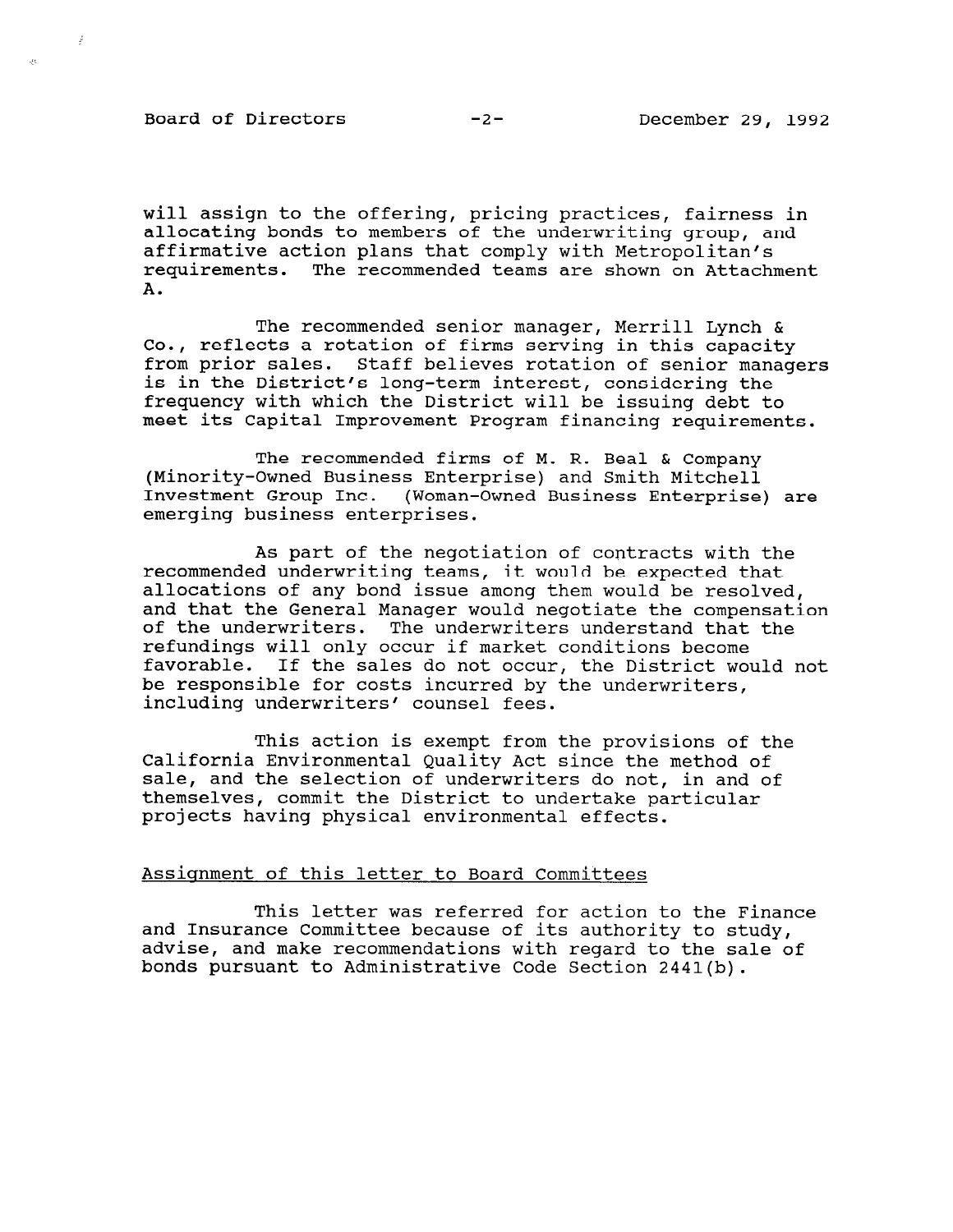Board of Directors -3-

Recommendation

. . -

 $\mathcal{L}$ 

#### FINANCE AND INSURANCE COMMITTEE FOR ACTION

It is recommended that the Board of Directors:

a) Determine, by a two-thirds vote of the total vote of the Board, that the interests of the District and the public interest or necessity require private (negotiated) sales of water revenue refunding bonds and waterworks refunding general obligation bonds; and

b) Authorize the General Manager to enter into contracts, in form approved by the General Counsel, for the services of the underwriters shown on Attachment A for the sale of water revenue refunding bonds and waterworks refunding general obligation bonds.

GDL/MCF:jg Attachment

underwri.bdl